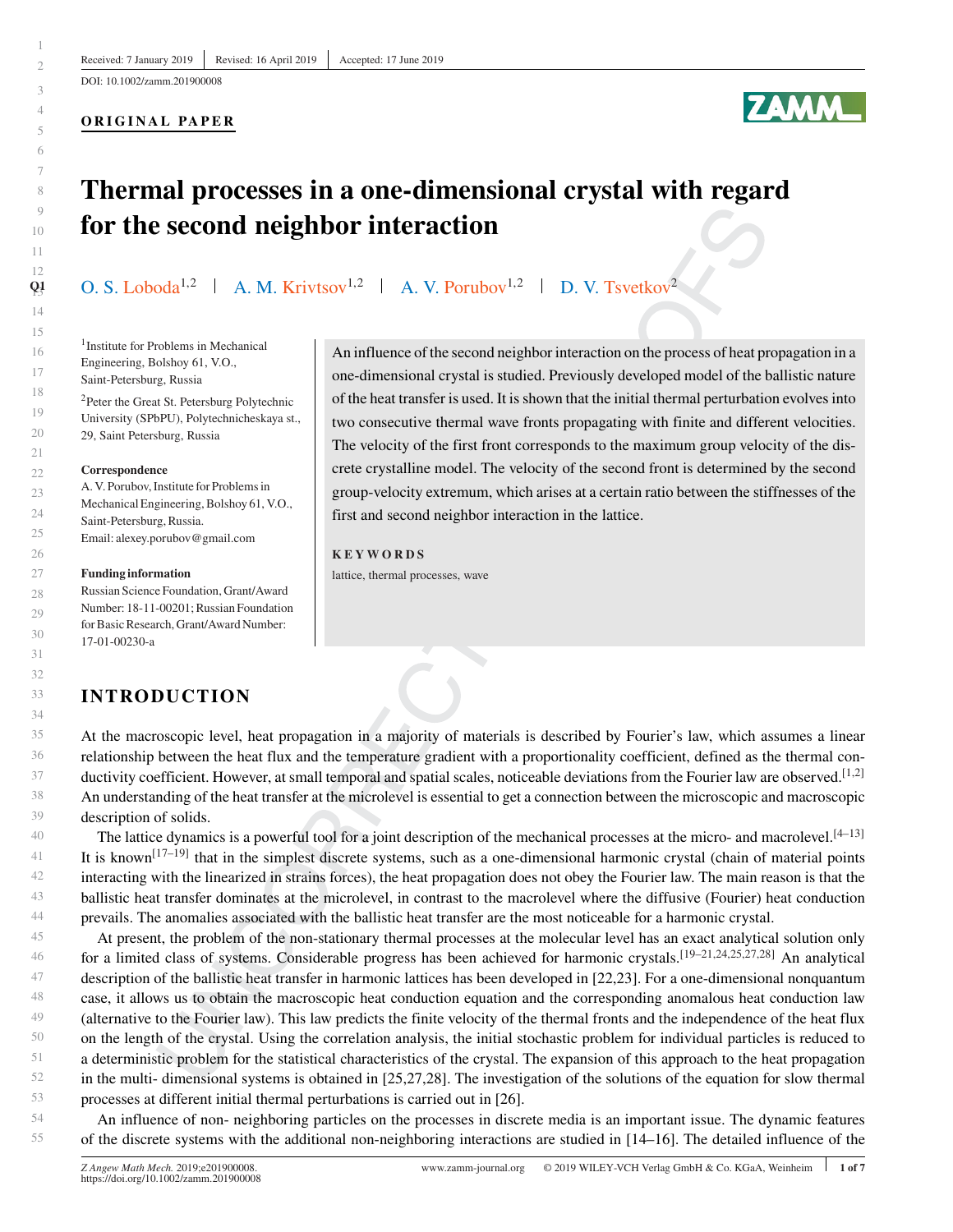particles of the second neighbor interaction on the heat propagation has not been studied previously. In the presented paper, the concept of a non-local temperature (a generalization of the kinetic temperature for two separate particles) is used to obtain a closed system of equations for a description of the heat transfer in the one-dimensional harmonic crystal with taking into account the interaction with the second coordination sphere. An analysis of the discrete crystalline model is performed to obtain the dispersion relation and the group velocities which are further used in the framework of previously developed ballistic heat transfer model. We consider the initial thermal perturbations in the form of the Heaviside function and a rectangular pulse to obtain numerical solutions describing arising of two waves due to an influence of non-neighboring interactions in the lattice.

#### **1 STATEMENT OF THE PROBLEM**

Consider thermal processes in a one-dimensional crystal consisting of identical masses m taking into account the interaction with the second neighbors. It was shown in Ref. [25] that the evolution of an initial temperature field  $T_0(x)$  in an arbitrary one-dimensional infinite scalar lattice is

$$
T(x,t) = \frac{1}{4\pi} \int_0^{\pi} \left( T_0(x - c_{gr}(ak)t) + T_0(x + c_{gr}(ak)t) \right) d(ak),
$$
 (1)

where  $c_{gr}(ak)$  is the group velocity function, k is the wave number, a is the lattice constant. Equation 1 results after using the correlation analysis to reduce the initial stochastic problem to a deterministic one for the statistical characteristics of the crystal, it reflects the ballistic nature of the heat transfer. Implementation of Equation 1 requires knowledge of the group velocity. To obtain the group velocity, we consider the discrete equation of motion of the one-dimensional crystalline lattice with non-neighboring interactions,

$$
m\ddot{u}_n = C_1(u_{n+1} - 2u_n + u_{n-1}) + C_2(u_{n+2} - 2u_n + u_{n-2}),
$$
\n(2)

where  $u_n$  is the displacement of the *n*-th particle,  $C_1$  is the stiffness of the coupling between neighboring particles,  $C_2$  is the stiffness of the second neighbor interaction.

We use the following notation for the stiffnesses,

$$
C_0 \stackrel{\text{def}}{=} C_1 + 4C_2, \tag{3}
$$

which allows us to rewrite the equation of motion in the form

$$
4m\ddot{u}_n = C_0(u_{n+2} - 2u_n + u_{n-2}) - C_1(u_{n+2} - 4u_{n+1} + 6u_n - 4u_{n-1} + u_{n-2}).
$$
\n(4)

This emphasizes the second order difference for the particles of only the second neighbor interaction.

When only the stiffness of the connection between the nearest neighbors is considered,  $C_2 = 0$ , then  $C_0 = C_1$ , and equation of motion (4) is

$$
m\ddot{u}_n = C_1 \big( u_{n+1} - 2u_n + u_{n-1} \big). \tag{5}
$$

If we take into account only the stiffness of the connection between the second neighbors,  $C_1 = 0$ , then  $C_0 = 4C_2$ , and equation  $(4)$  is

$$
m\ddot{u}_n = C_2(u_{n+2} - 2u_n + u_{n-2}).
$$
\n(6)

Equation (6) is similar to Equation (5) with the duplicated distance between the particles. Note that the stiffness  $C_2$  can take both positive and negative values. For a critical negative value  $C_2 = -\frac{1}{4}C_1$ , we obtain  $C_0 = 0$ , and Equation (4) contains a finite difference of the fourth order,

$$
4m\ddot{u}_n = C_1 \left( u_{n+2} - 4u_{n+1} + 6u_n - 4u_{n-1} + u_{n-2} \right). \tag{7}
$$

55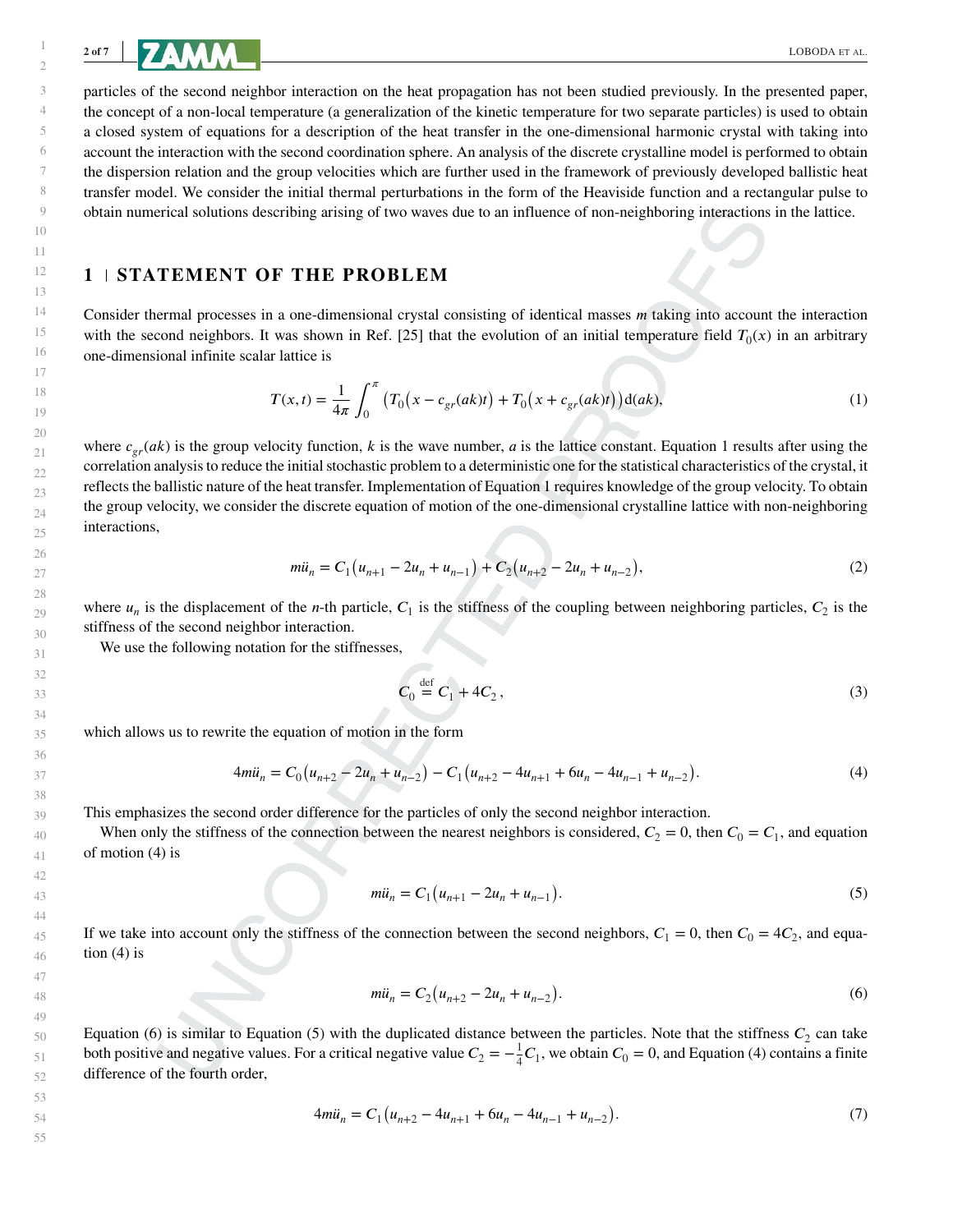



#### **2 DISPERSION RELATION**

Substitution of the solution in the form  $u_n = Ae^{i(akn - \Omega t)}$  into Equation (4) gives rise to the dispersion relation,

$$
\Omega^2 = 4\sin^2\frac{ak}{2}\left(\omega_0^2\cos^2\frac{ak}{2} + \omega_1^2\sin^2\left(\frac{ak}{2}\right)\right),\tag{8}
$$

where  $\Omega$  is the wave frequency,

$$
\omega_0 \stackrel{\text{def}}{=} \sqrt{\frac{C_1 + 4C_2}{m}}, \qquad \omega_1 \stackrel{\text{def}}{=} \sqrt{\frac{C_1}{m}}.
$$
\n(9)

The constants  $\omega_0^2$  and  $\omega_1^2$  should be positive for real values of the wave frequencies, then

$$
C_1 > 0, \qquad C_1 \ge -4C_2. \tag{10}
$$

Since the rigidity  $C_2$  can be of either sign it is convenient to introduce the parameters  $\omega$  and  $\beta$ ,

$$
\omega_0^2 \stackrel{\text{def}}{=} \omega^2 \sin^2 \left( \beta + \frac{\pi}{4} \right), \qquad \omega_1^2 \stackrel{\text{def}}{=} \omega^2 \cos^2 \left( \beta + \frac{\pi}{4} \right). \tag{11}
$$

Then the parameter  $\beta$  is expressed through the ratio of the stiffnesses,

$$
\tan\left(\beta + \frac{\pi}{4}\right) = \frac{\omega_0}{\omega_1} = \sqrt{\frac{C_1 + 4C_2}{C_1}}.\tag{12}
$$

The parameter  $\omega$  plays the role of a scalar factor in the dispersion relation and doesn't change the behavior of the system. Important variations are described by the parameter  $\beta$ . For negative values of  $C_2$ , the parameter  $\beta$  is also negative. Then dispersion relation (8) is expressed through the parameters  $\omega$  and  $\beta$ ,

$$
\Omega^2 = \frac{\omega^2}{2} (1 + \sin 2\beta \cos a \ k)(1 - \cos a \ k),\tag{13}
$$

Figure 1 shows a family of dispersion curves corresponding to the different values of the parameter  $\beta$ , which varies within the finite interval ( $-\pi/4$ ,  $\pi/4$ ). For  $\beta = 0$ , there is no connection with the second neighbors, and the system is described by Equation (5). For  $\beta = \pi/4$ , the connection between the second neighbors plays the main role. In fact, the lattice is considered, in which the particles are located at the double distance from each other in comparison to the original one. This is described by Equation (6). The value  $\beta = -\pi/4$  corresponds to the limiting value of the negative stiffness  $C_2 = -C_1/4$ , when the lattice is described by Equation (7).

The group velocity is

$$
c_{gr} = \frac{d\Omega}{dk} = \frac{a\omega\sin ak(1 + (2\cos ak - 1)\sin 2\beta)}{4\sqrt{(1 - \cos ak)(1 + \cos ak\sin 2\beta)}},\tag{14}
$$

54 55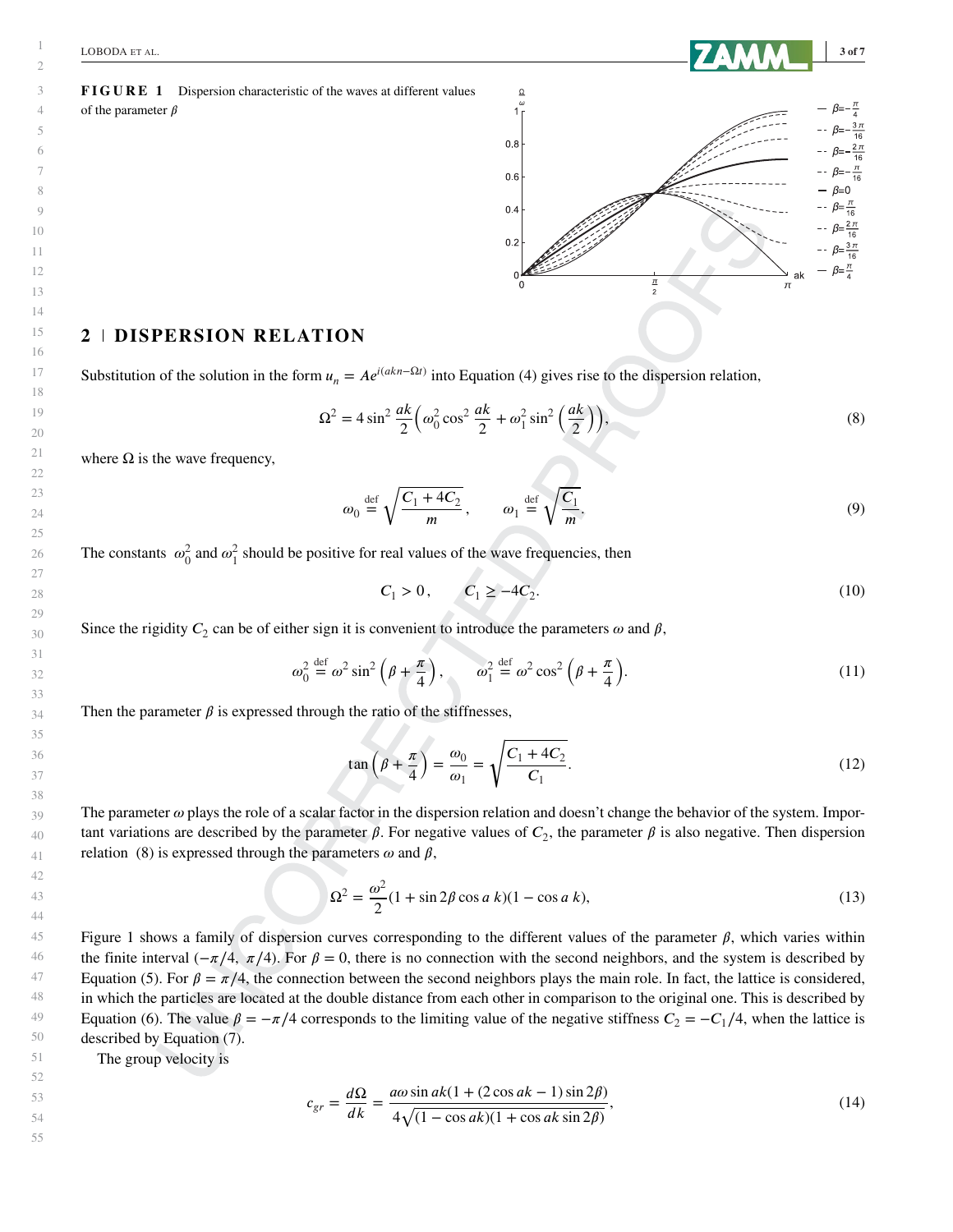



Its dependence on the parameter  $\beta$  is shown in Figure 2. The maximum value of the group velocity determines the maximum speed of the energy propagation in the system. For  $\beta \ge 0$ , the maximum group velocity is  $c_{gr}^{max} = \frac{\sqrt{2}}{4}$  $\frac{\sqrt{2}}{4}\sqrt{1+\sin 2\beta}$ . For  $\beta < 0$  it is not possible to obtain a similar expression for the maximum group velocity. It should be noted that the maximum values of the group velocity coincide when  $\beta = \frac{\pi}{4}$  and  $\beta = -\frac{\pi}{4}$ . There is an interval of the values of  $\beta$  when the curve of the group velocity has two extrema in Figure 2. Shown in Figure 3 is the difference in the group-velocities corresponding to the different extrema. The thick line accounts for the fastest thermal wave while the thin line corresponds to the propagation velocity of the second heat wave. The deviation in the velocities doesn't exist without non-neighboring interactions in the lattice model.

Table 1 contains the continuum equations of motion, dispersion relations and group velocities that correspond to the different values of the parameter  $\beta$ . The continuum equations are obtained as a first order approximation of discrete equations (5), (6), (7), the parameter  $c$  is the propagation velocity of the long waves in the crystal. To obtain the dispersion relations and expressions for the group velocities, Equations (13), (14) have been used.

## **NUMERICAL STUDY OF HEAT PROPAGATION**

The evolution of an initial temperature perturbation,  $T_0(x)$ , numerical simulation of Equation (1) is performed with the group velocity  $c_{gr}$  defined by Equation (14). The initial thermal perturbation is chosen in the form of Heaviside's function,

$$
T_0(x) = T_0 H(x), \quad \dot{T} = 0.
$$
 (15)

where  $T_0$  is the constant amplitude.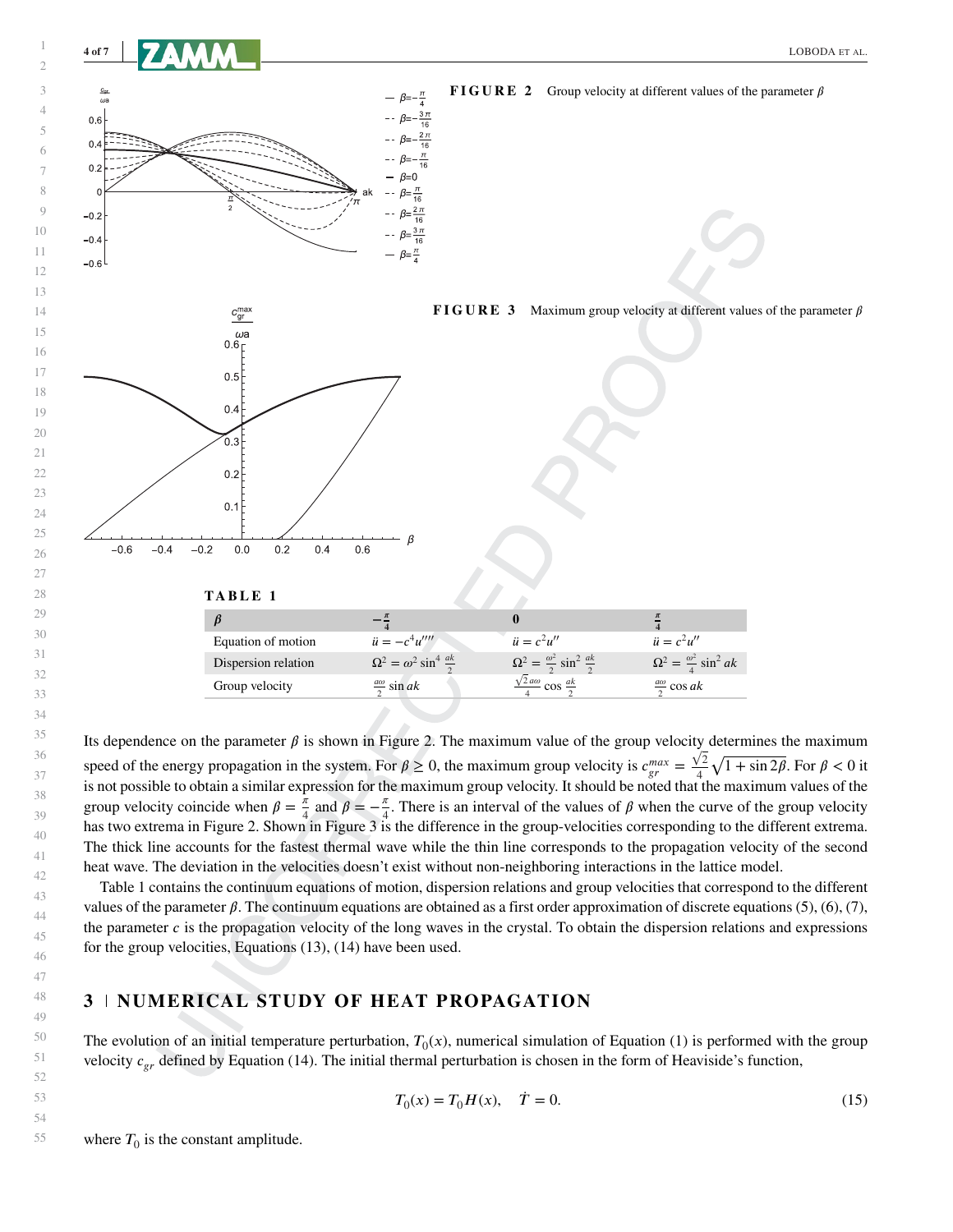

**FIGURE 4** Evolution of the initial thermal perturbation (15) at different values of the parameter  $\beta$ 

**FIGURE 5** Comparison of the heat propagation with the initial perturbation in the form of the Heaviside function for different values of the parameter  $\beta$  (solid lines) with the results of the numerical simulation by the particle dynamics method (points)



 $\tau_{\alpha}$  $\overline{0}$ .

 $0.4$ 

 $0.3$  $0.2$ 

 $0.1$ 

 $0.0$  $0.0$ 

 $0.2$ 

 $rac{\tau}{\tau_0}$ 

 $0.5$ 

 $0.4$ 

 $0.3$ 

 $0.4$ 

 $0.6$ 

 $0.8$ 

 $1.0$ 

 $1.2$ 

 $1.4$ 

Numerical integration of the equation (1) for various values of the parameter  $\beta$  is shown in Figure 4. It should be noted that the curves for  $\beta = \pi/4$ ,  $\beta = -\pi/4$  and  $\beta = 0$  are the same. There exist the values of  $\beta$  when the curves are not smooth and the group velocity has two extrema (see Figure 2).

To verify the evolution of the temperature field described by Equation(1), the particle dynamics method has been employed. A sample of 1000 particles is considered, for which the equation (2) is solved with the mirror boundary conditions and the initial conditions,

$$
u_n |_{t=0} = 0, \quad \dot{u}_n |_{t=0} = \sigma^2(x)\rho_n,\tag{16}
$$

where  $u_n$  — velocity of the *n*-th particle,  $\rho_n$  are independent random variables with zero expectation and unit variance;  $\sigma^2$  is variance of the initial velocities of the particles.

The kinetic temperature for a harmonic crystal with identical masses,  $m$ , is introduced as:

$$
k_B T = m \langle u_k \rangle^2, \tag{17}
$$

where  $\langle . \rangle$  is the operator of averaging over implementations,  $k_B$  is Boltzmann's constant. A comparison of the dependencies obtained by Equation (1) with the results of the numerical simulation for the parameter values  $\beta = 0$ ,  $\beta = \frac{\pi}{8}$  and  $\beta = -\frac{\pi}{8}$  is shown in Figure 5. It can be seen that the points showing the values of the kinetic temperature are located near the numerical solution obtained by the particle dynamics method.

Consider the initial thermal perturbation in the form of a rectangular pulse,

$$
T_0(x) = T_0(H(x+l) - H(x-l)), \quad \dot{T} = 0.
$$
\n(18)

These initial conditions correspond to a temperature perturbation produced by a laser pulse.<sup>[29]</sup> In classical thermal conductivity, the maximum is observed at the point  $x = 0$ , which decays exponentially. In the case of anomalous thermal conductivity, the solution attenuates faster near zero, forming four fronts, which pairwise propagate in the opposite directions with the constant velocities. Figures 6 and 7 describe the evolution of the temperature profile in a one-dimensional crystal ((1) under the initial conditions (18)) over the time interval  $(t_0 < t_1 < t_2 < t_3)$  for  $\beta = \frac{\pi}{8}$  and  $\beta = -\frac{\pi}{8}$ , respectively. The choice of the value of  $\beta$  is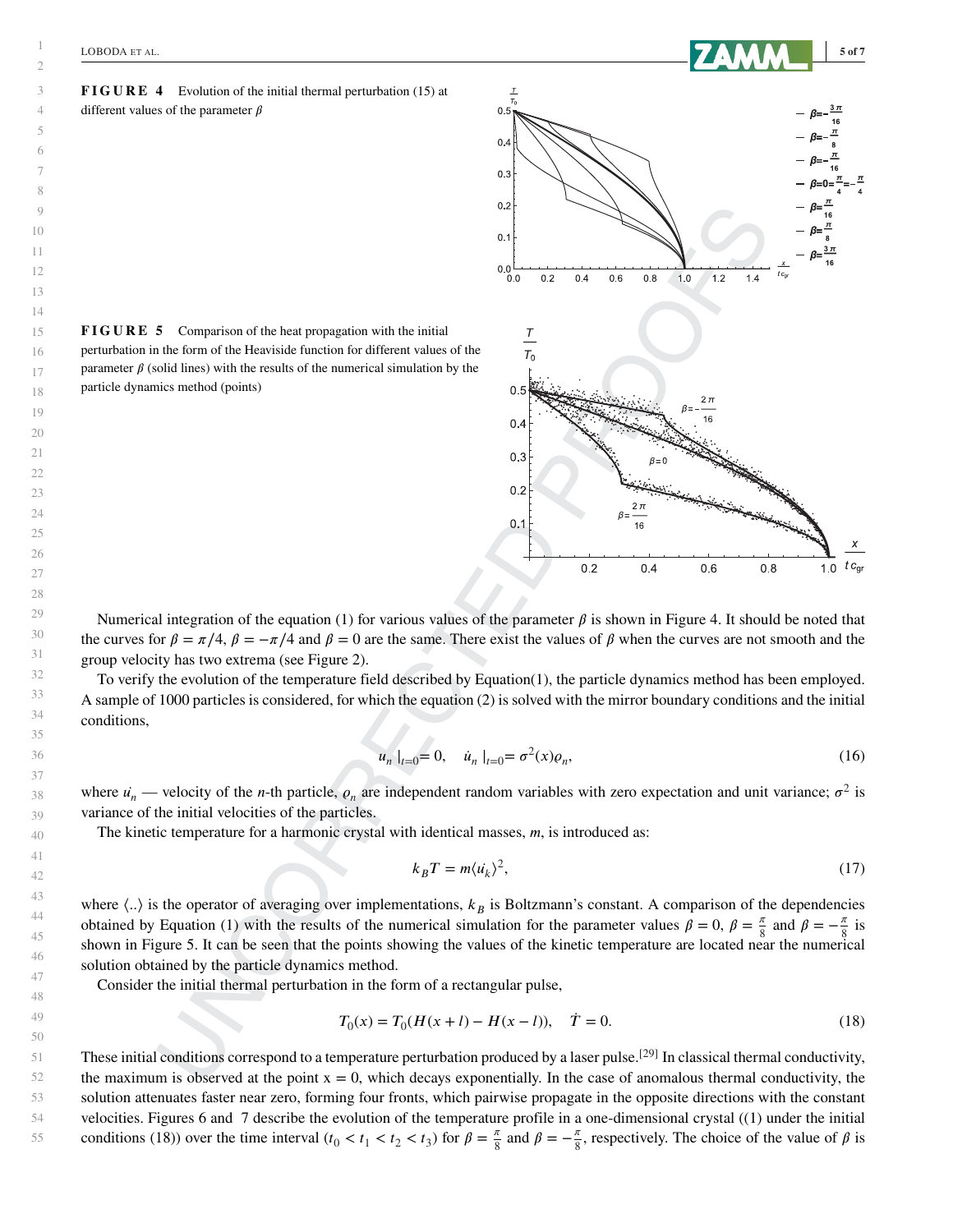

**FIGURE 6** Heat propagation with the initial perturbation in the form of a

**FIGURE 7** Heat propagation with the initial perturbation in the form of a

motivated by our analysis of the dispersion relation revealing two extrema for the group velocities in Figures 2, 3. Two pairs of waves propagate symmetrically in the opposite directions. The velocity of the first wave is equal to the maximum group velocity (14). The velocity of the second wave corresponds to the second extremal group velocity shown by thin lime in Figure 3.

#### **4 CONCLUSION**

 $-5$ 

 $\mathsf{O}\xspace$ 

5

 $10$ 

 $-10$ 

The paper deals with the process of heat propagation in the model of the one-dimensional harmonic crystal taking into account the influence of the second neighbor interactions. An equation describing the evolution of the temperature field is studied. The temperature field is represented as a superposition of the waves having a shape of an initial temperature distribution and traveling with the group velocity. It is shown, that the presence of non-neighboring interactions leads to the formation of two thermal waves. The maximum value of the group velocity determines the maximum speed of the energy propagation in the system. The first wave propagates with the maximum group velocity. The velocity of the second wave is determined by the second extremum of the curve of the group velocity, which exists at certain ratio between the stiffness of the first and second neighbor interactions. In addition, in the case of the stiffnesses of different signs, the second wave has a profile opposite to that of the first wave. Comparison of the analytical results with the numerical simulations confirms the validity of the developed theory.

50 51 52 53 54 55 The presence of the second heat wave has some analogies with the phenomenon of the second sound. The existence of the second sound was predicted theoretically in the superfluid liquid helium by L.D. Landau.<sup>[30]</sup> It was shown that along with the usual sound in helium, sound can propagate when, on the whole, the mass does not move, and the oscillations of the normal and superfluid parts occur relative each other. The heat containing part of the helium oscillates relative to the rest of the helium. Later, the second sound was experimentally detected in liquid and solid helium.<sup>[31,32]</sup> Although the nature of the second sound is somewhat different than that of the processes considered in this paper, in both cases we observe two waves that propagate at different speeds. It is possible that further research will reveal a closer relationship between these two phenomena.